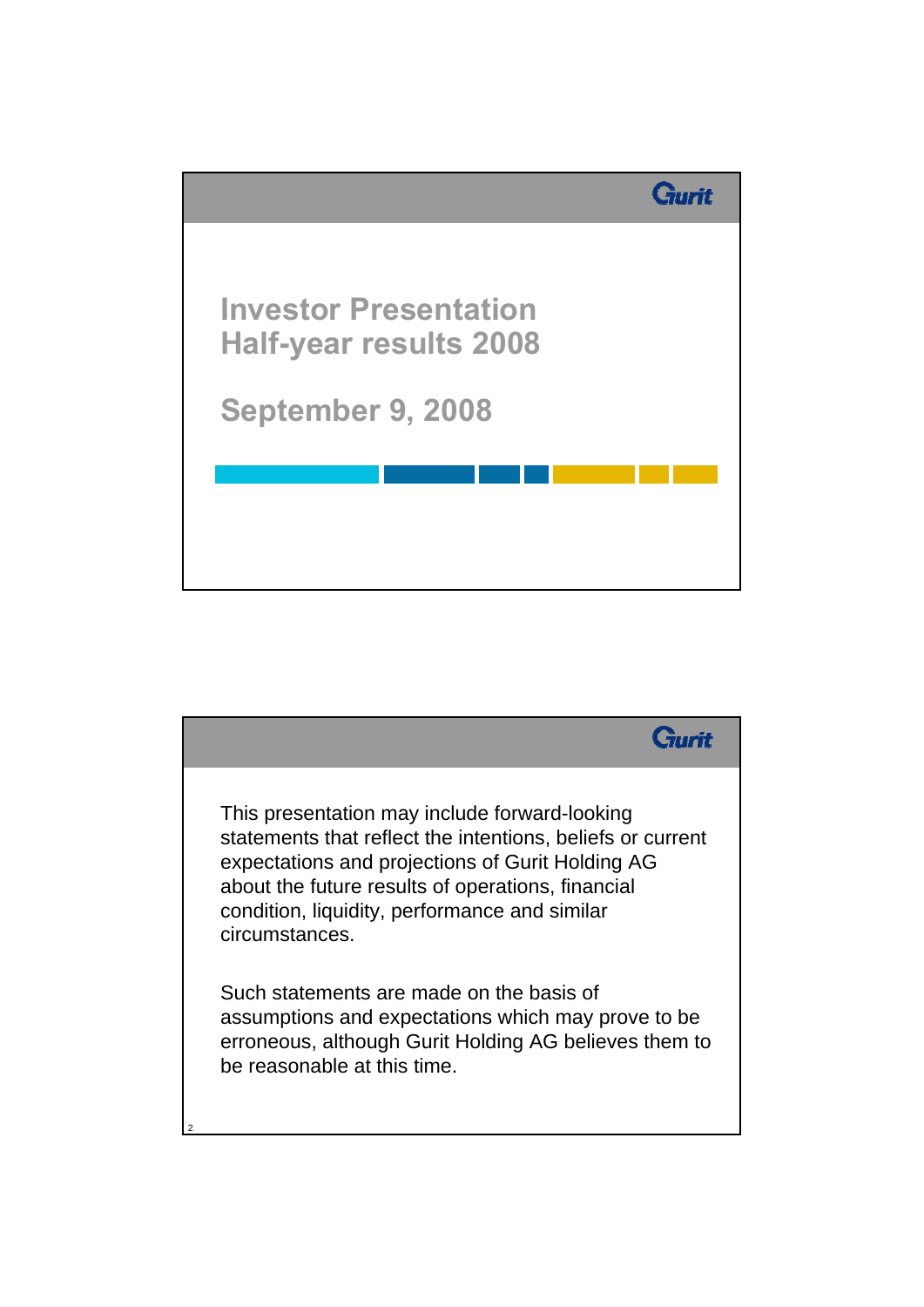## **Agenda**

• **Key Figures and Key Developments in HY'08**

**Gurit** 

- HY'08 Financials
- Business update by target market area
- Q&A

3

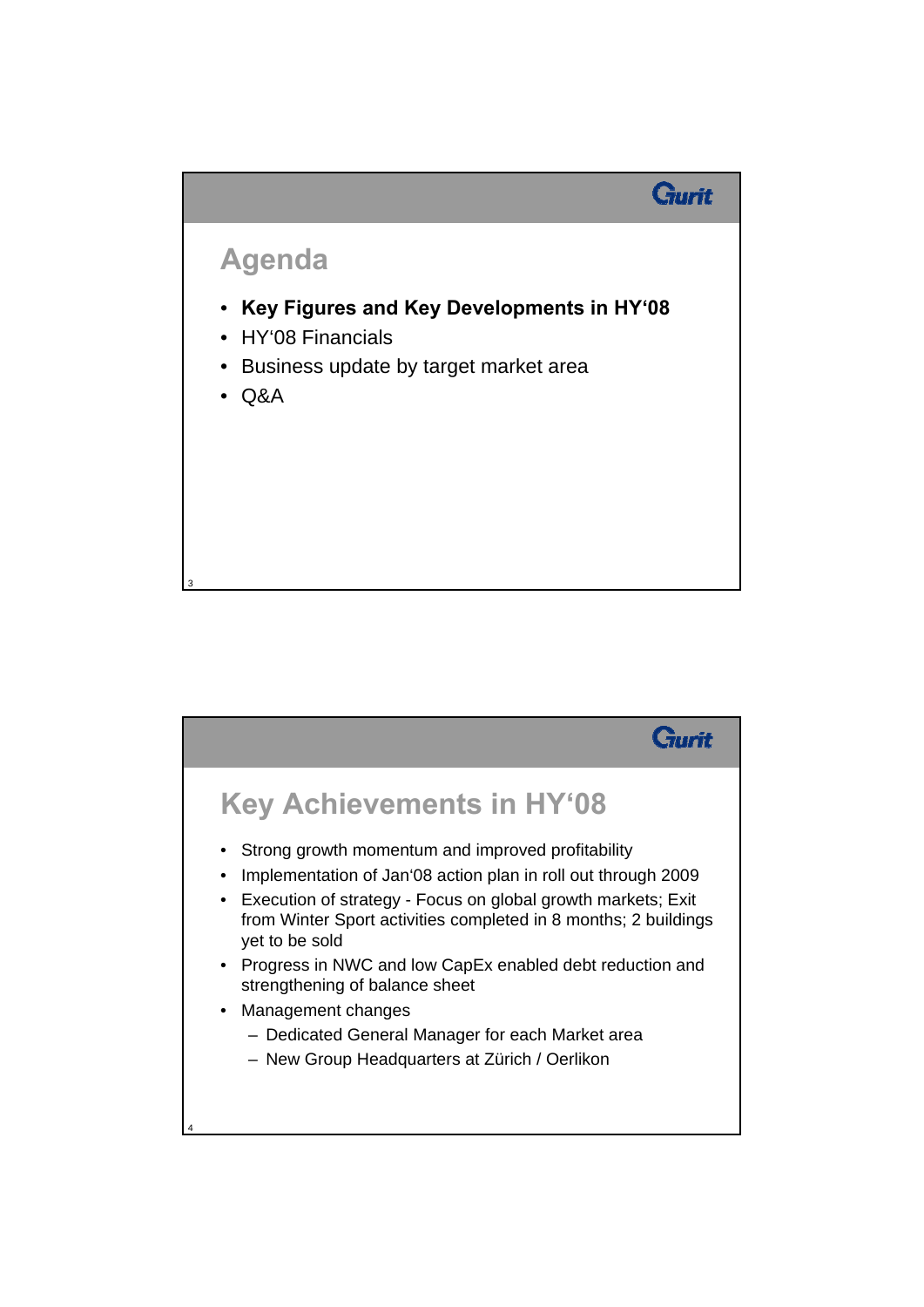

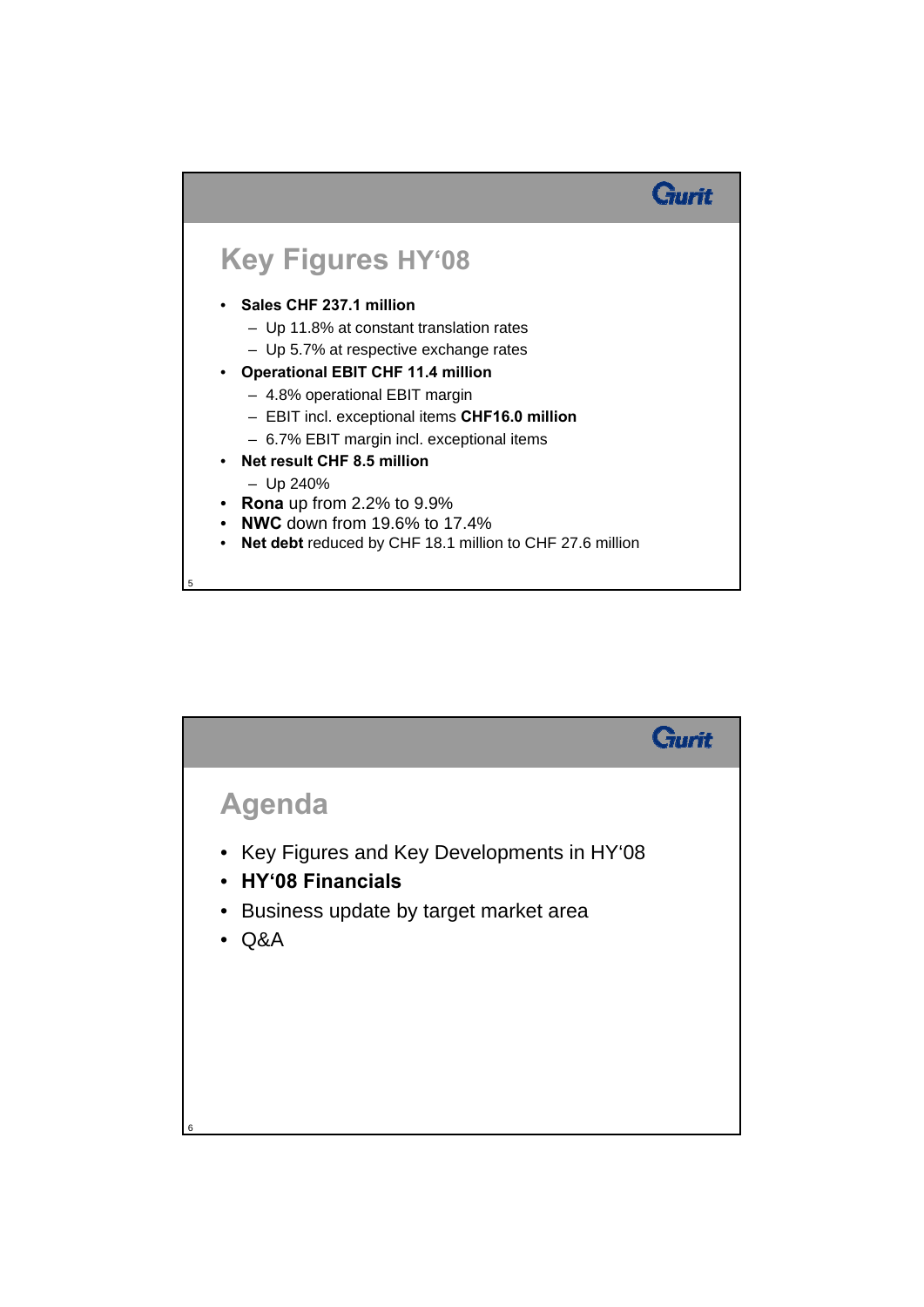| HY'08: Business growth by target market                                                                                                                                                                                                                                                                                                                                                                                                                                                                                                                                                                                                                            |                  |  |                  |  |                  |  |               |                    |
|--------------------------------------------------------------------------------------------------------------------------------------------------------------------------------------------------------------------------------------------------------------------------------------------------------------------------------------------------------------------------------------------------------------------------------------------------------------------------------------------------------------------------------------------------------------------------------------------------------------------------------------------------------------------|------------------|--|------------------|--|------------------|--|---------------|--------------------|
|                                                                                                                                                                                                                                                                                                                                                                                                                                                                                                                                                                                                                                                                    | <b>Net sales</b> |  | <b>Net Sales</b> |  | Net sales        |  | Growth rate   | <b>Growth rate</b> |
|                                                                                                                                                                                                                                                                                                                                                                                                                                                                                                                                                                                                                                                                    | <b>June 2007</b> |  | <b>June 2007</b> |  | <b>June 2008</b> |  | at respective | at constant        |
|                                                                                                                                                                                                                                                                                                                                                                                                                                                                                                                                                                                                                                                                    |                  |  | at June 08       |  |                  |  | rate          | rates              |
|                                                                                                                                                                                                                                                                                                                                                                                                                                                                                                                                                                                                                                                                    |                  |  | translation      |  |                  |  |               |                    |
|                                                                                                                                                                                                                                                                                                                                                                                                                                                                                                                                                                                                                                                                    | <b>KCHF</b>      |  | rates KCHF       |  | <b>KCHF</b>      |  |               |                    |
| Wind                                                                                                                                                                                                                                                                                                                                                                                                                                                                                                                                                                                                                                                               | 122'550          |  | 113'512          |  | 132'457          |  | 8.1%          | 16.7%              |
| <b>TSC</b>                                                                                                                                                                                                                                                                                                                                                                                                                                                                                                                                                                                                                                                         | 53'419           |  | 53'009           |  | 54'510           |  | 2.0%          | 2.8%               |
| <b>Transport only</b>                                                                                                                                                                                                                                                                                                                                                                                                                                                                                                                                                                                                                                              |                  |  | 30'654           |  | 34'771           |  | 12.1%         | 13.4%              |
| Marine                                                                                                                                                                                                                                                                                                                                                                                                                                                                                                                                                                                                                                                             | 39'290           |  | 36'373           |  | 45'400           |  | 15.6%         | 24.8%              |
| Other                                                                                                                                                                                                                                                                                                                                                                                                                                                                                                                                                                                                                                                              | 9'132            |  | 9'132            |  | 4'767            |  | $-47.8%$      | $-47.8%$           |
| <b>Grand total</b>                                                                                                                                                                                                                                                                                                                                                                                                                                                                                                                                                                                                                                                 | 224'391          |  | 212'026          |  | 237'134          |  | 5.7%          | 11.8%              |
| Note: Translation # Transaction exchange                                                                                                                                                                                                                                                                                                                                                                                                                                                                                                                                                                                                                           |                  |  |                  |  |                  |  |               |                    |
| • Highest increase in Marine; from 17.5% to 19.2% of total Group sales<br>• Focus on fast-growing and higher-margin Race, Performance and Super Yachts as well<br>as top range of production boats and spars, strong Q1<br>• Strong growth in Transport; from 13.8% to 14.7% of total Group sales<br>• Increasing composite content and new material systems in newer plane generations<br>. Start of production of finished car body parts for Aston Martin DBS<br>• Growing at/above dynamic market growth in Wind (from 54.7% to 55.9% of total Group sales)<br>• Overall growth negatively impacted by decreasing Sports / Civil and Real Estate revenues<br>7 |                  |  |                  |  |                  |  |               |                    |

| (in CHF million)                                                                                                                                                                                                                                                                                                                                                                                                                                                                                                                                | H <sub>1</sub> 2008 | H1 2007 |  |  |
|-------------------------------------------------------------------------------------------------------------------------------------------------------------------------------------------------------------------------------------------------------------------------------------------------------------------------------------------------------------------------------------------------------------------------------------------------------------------------------------------------------------------------------------------------|---------------------|---------|--|--|
| Net sales                                                                                                                                                                                                                                                                                                                                                                                                                                                                                                                                       | 237.1               | 224.4   |  |  |
| Contribution Margin 1                                                                                                                                                                                                                                                                                                                                                                                                                                                                                                                           | 92.4                | 85.4    |  |  |
| Operating expenses                                                                                                                                                                                                                                                                                                                                                                                                                                                                                                                              | (81.4)              | (80.5)  |  |  |
| <b>EBIT before exceptional items</b>                                                                                                                                                                                                                                                                                                                                                                                                                                                                                                            | 11.4                | 4.9     |  |  |
| <b>Exceptional items</b>                                                                                                                                                                                                                                                                                                                                                                                                                                                                                                                        | 4.6                 | (0.8)   |  |  |
| <b>EBIT</b>                                                                                                                                                                                                                                                                                                                                                                                                                                                                                                                                     | 16.0                | 4.1     |  |  |
| Financial income and expense                                                                                                                                                                                                                                                                                                                                                                                                                                                                                                                    | (5.0)               | (0.8)   |  |  |
| Taxes                                                                                                                                                                                                                                                                                                                                                                                                                                                                                                                                           | (2.5)               | (0.8)   |  |  |
| <b>NET RESULT</b>                                                                                                                                                                                                                                                                                                                                                                                                                                                                                                                               | 8.5                 | 2.5     |  |  |
| • Net sales up 5.7% in CHF (11.8% at constant translation rates)<br>Operating expenses stable, due to cost control and positive currency translation impact<br>$\bullet$<br>• 4.8% EBIT margin before exceptional items, above guidance of 4% for FY'08 (2007: 2.2%)<br>Exceptional items mainly include hedge of the outcome of a legal dispute, net of costs<br>$\bullet$<br>incurred for discontinuing Sports activities<br>Financial result impacted by 3.3 MCHF exchange loss, impairment of a financial asset and<br>currency hedge costs |                     |         |  |  |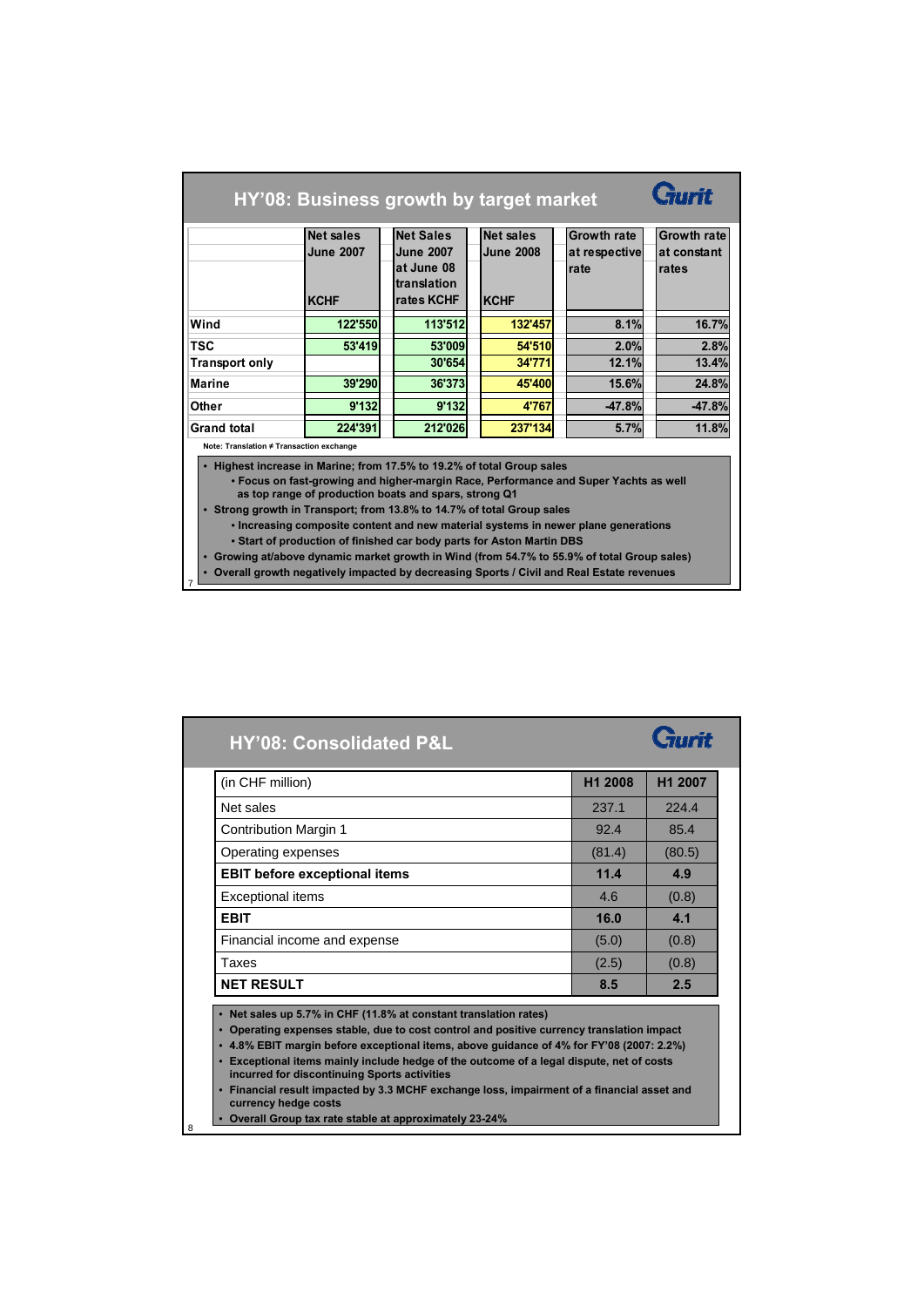

| Cash                    | 31.1  | 42.3  |
|-------------------------|-------|-------|
| Inventory               | 50.6  | 57.4  |
| Accounts receivable     | 75.7  | 74.9  |
| Other short term assets | 24.6  | 10.2  |
| Tangible fixed assets   | 114.3 | 130.1 |
| Goodwill                | 145.6 | 158.8 |
| Other long term assets  | 10.9  | 14.3  |
| <b>TOTAL ASSETS</b>     | 452.8 | 488.0 |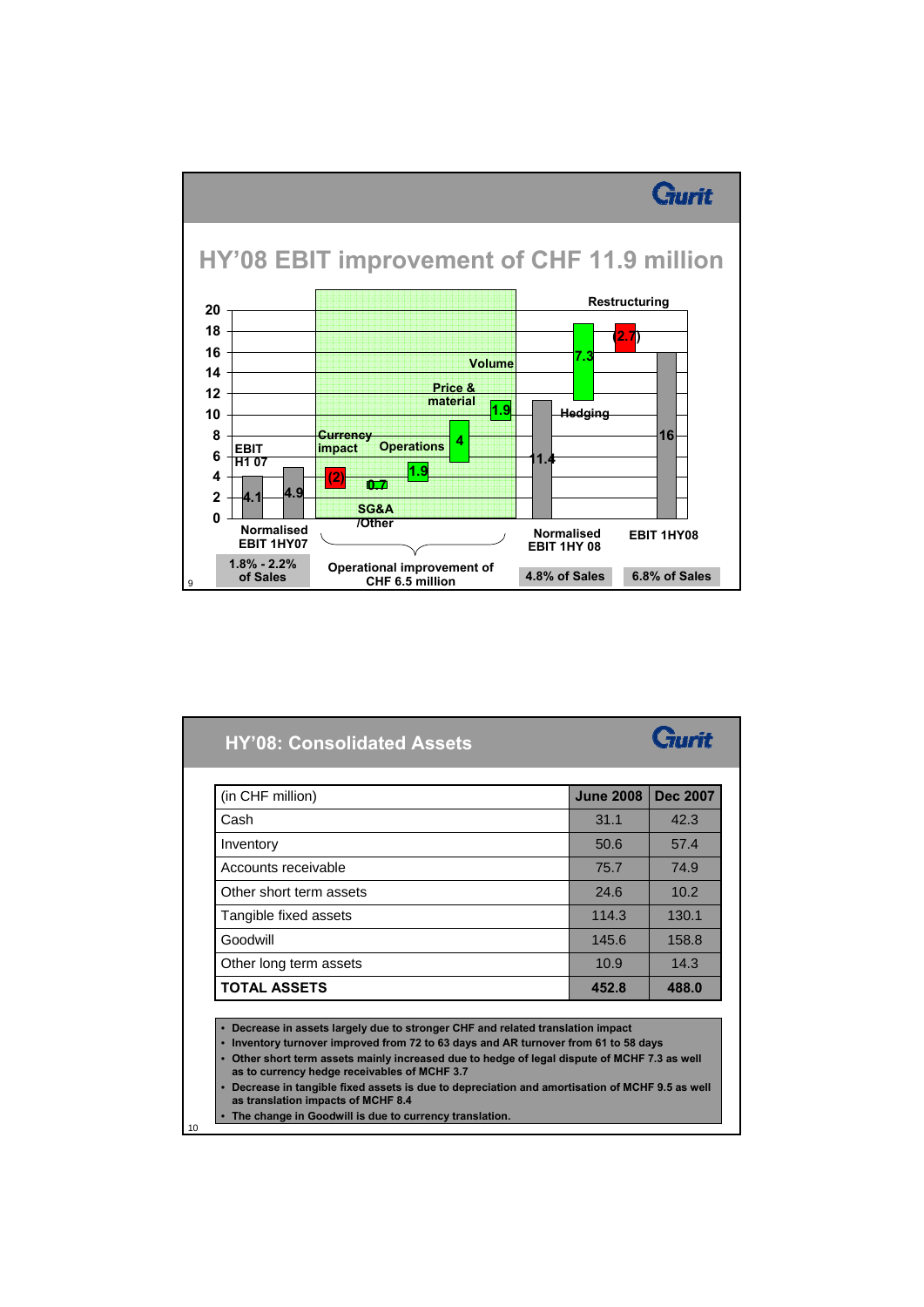| <b>HY'08: Consolidated Liabilities &amp; Equity</b> |  |
|-----------------------------------------------------|--|
|-----------------------------------------------------|--|



| (in CHF million)             | <b>June 2008</b> | <b>Dec 2007</b> |
|------------------------------|------------------|-----------------|
| Short term bank loans        | 30.2             | 48.6            |
| Accounts payable             | 43.8             | 44.5            |
| Other short term liabilities | 30.7             | 23.1            |
| Long term loans              | 28.5             | 39.4            |
| Deferred tax liabilities     | 15.4             | 16.3            |
| Provisions                   | 7.4              | 7 <sub>1</sub>  |
| Equity                       | 296.8            | 309.0           |
| TOTAL LIABILITIES AND EQUITY | 452.8            | 488.0           |

• **Thanks to positive cash flow, translation and use of existing cash to repay debt, total borrowing decreased by MCHF 29.3., net debt by MCHF 18.1 from MCHF 45.7 to MCHF 27.6**

• **Equity heavily impacted by MCHF 21.6 from unfavourable currency translation, of which** 

**MCHF 13.2 relate to Goodwill** 

11

12

• **In addition to the MCHF 8.5 net profit, Equity includes MCHF 4.0 deferred currency hedge gain**

| <b>HY'08: Consolidated Cash Flow</b>           |              | Gurit        |
|------------------------------------------------|--------------|--------------|
| (in CHF million)                               | <b>HY'08</b> | <b>HY'07</b> |
| <b>EBITDA</b>                                  | 25.5         | 11.3         |
| Other cash flow from operating activities      | (10.5)       | (13.7)       |
| Investments                                    | (3.7)        | (27.9)       |
| Proceeds from sale of Fixed assets             | 2.5          | 2.7          |
| Change in interest bearing debt                | (20.7)       | 18.0         |
| Dividend payments                              | (3.0)        | (5.9)        |
| Other financing activities and exchange impact | (1.3)        | 12.3         |
| CHANGE IN CASH AND CASH EQUIVALENTS            | (11.2)       | (3.2)        |

• **Other cash flow from operating activities includes MCHF 11 increase of other short term assets resulting from hedges, as well as MCHF 6 of cash generated from tight operating working capital management**

• **Investments during the first 6 month remained at a very low level. Priority has been given to utilize existing capacity**

• **Massive debt reduction due to strong cash flow from operating activities and tighter cash management**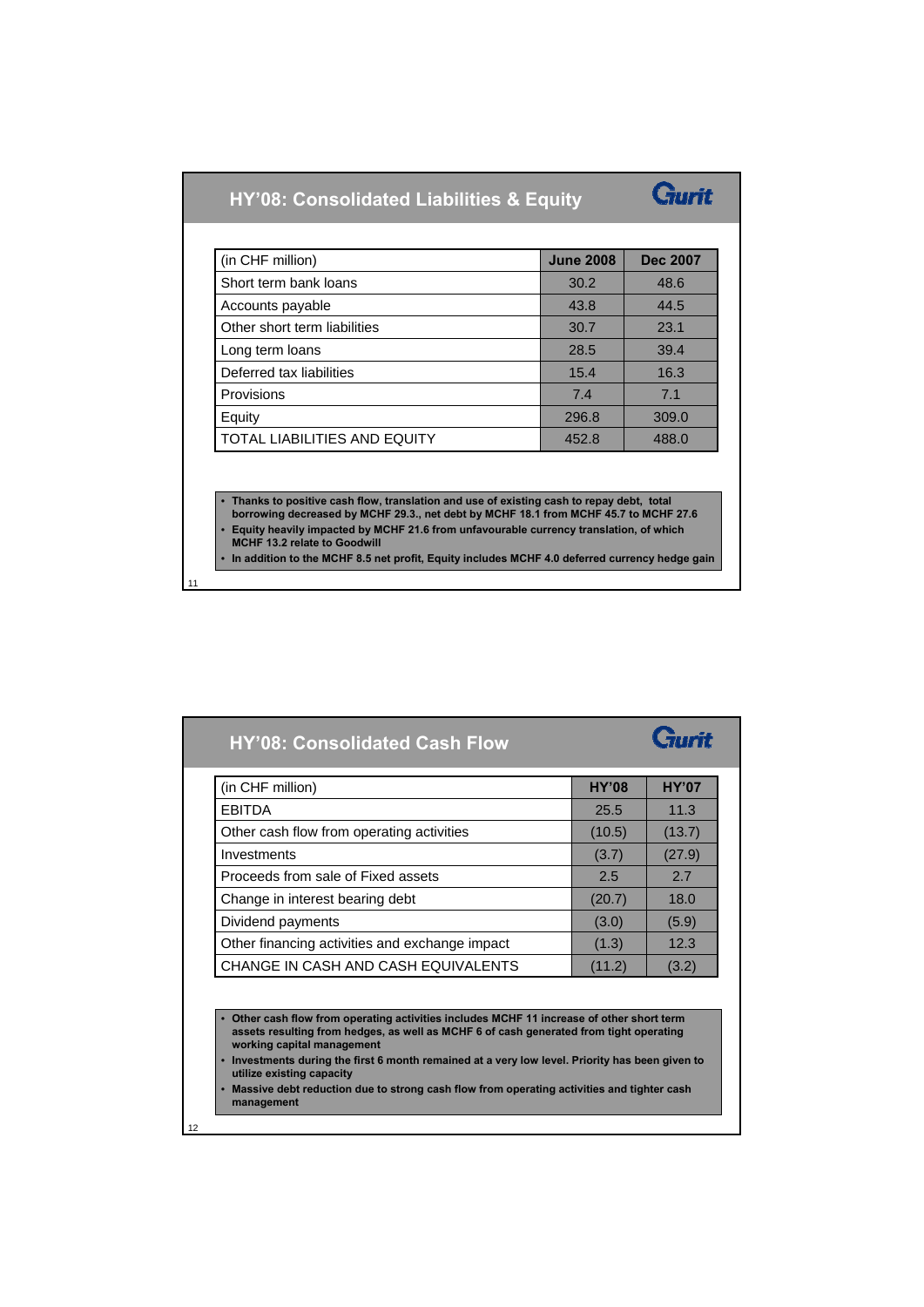

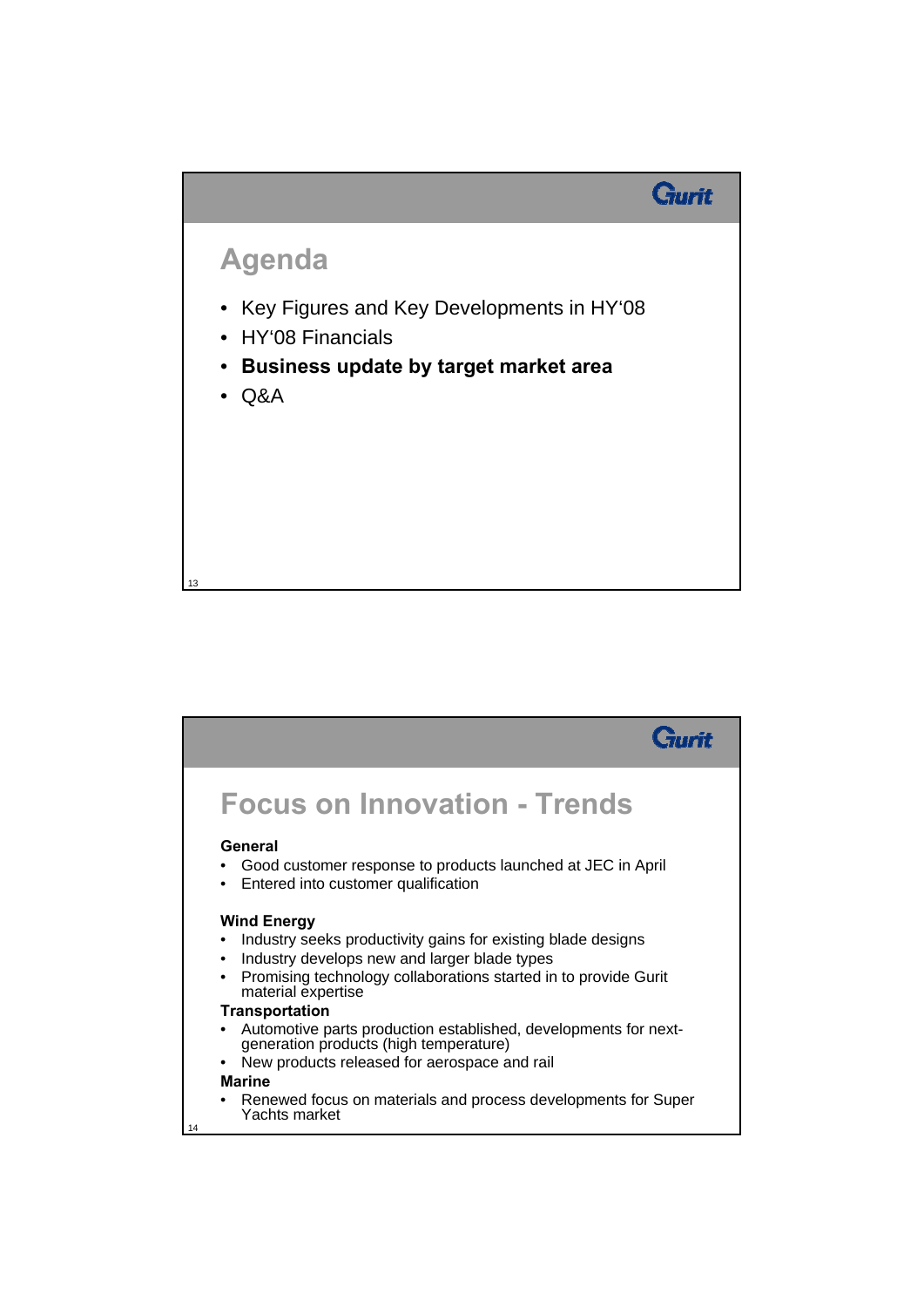## Gurit

# **Focus on Innovation - Products**

### **Wind Energy**

- SparPreg Lower void content
- WE91 $_{LE}$  lower curing time and temperature

#### **Marine**

15

- Ampreg 21, Spabond 540, Tooling Paste 70-1
- Fire retardant: Ampreg 21 FR, ST70 FR

#### **Transportation**

Aerospace: New materials generation:

- Modified Benzoxazine PB1000
- Airbus 380 Flooring, automated carbon tape-laying Automotive: Total technology solution
- Carbon Composite Body Panels
- Tier 1 Manufacturing Capability



| <b>Wind Energy</b>                                                                                                                                                                                                                                                                                                                                                                                          |  |
|-------------------------------------------------------------------------------------------------------------------------------------------------------------------------------------------------------------------------------------------------------------------------------------------------------------------------------------------------------------------------------------------------------------|--|
| <b>Market and Strategy update</b><br><b>Underlying Wind Energy Mega trend</b><br>From 1.2% (243 TWh) in 2008 to est. 9.4% (1912 TWh) Wind electricity share                                                                                                                                                                                                                                                 |  |
| by 2020<br>• Total materials market growing at 17% p.a. (Note: $\lt$ KW growth)<br>Blade materials market in 2008 worth CHF 1.4 billion<br>Industry expected to continue to shift towards prepreg technology<br><b>Gurit's market position</b><br>17% overall market share stable<br>Global presence, global customer list<br>٠<br>Comprehensive product range (prepreg and infusion)<br>Prepreg technology |  |
| - Dominant position, global capacity reserves available<br>- Competitors: Hexcel, local players<br>Infusion technology<br>$\bullet$<br>- Good position in structural foams<br>- building presence in adhesives<br>- capacities well utilized<br>- Competitors in foam: Diab, Airex<br>Strong technology and market position in a dynamic growing market                                                     |  |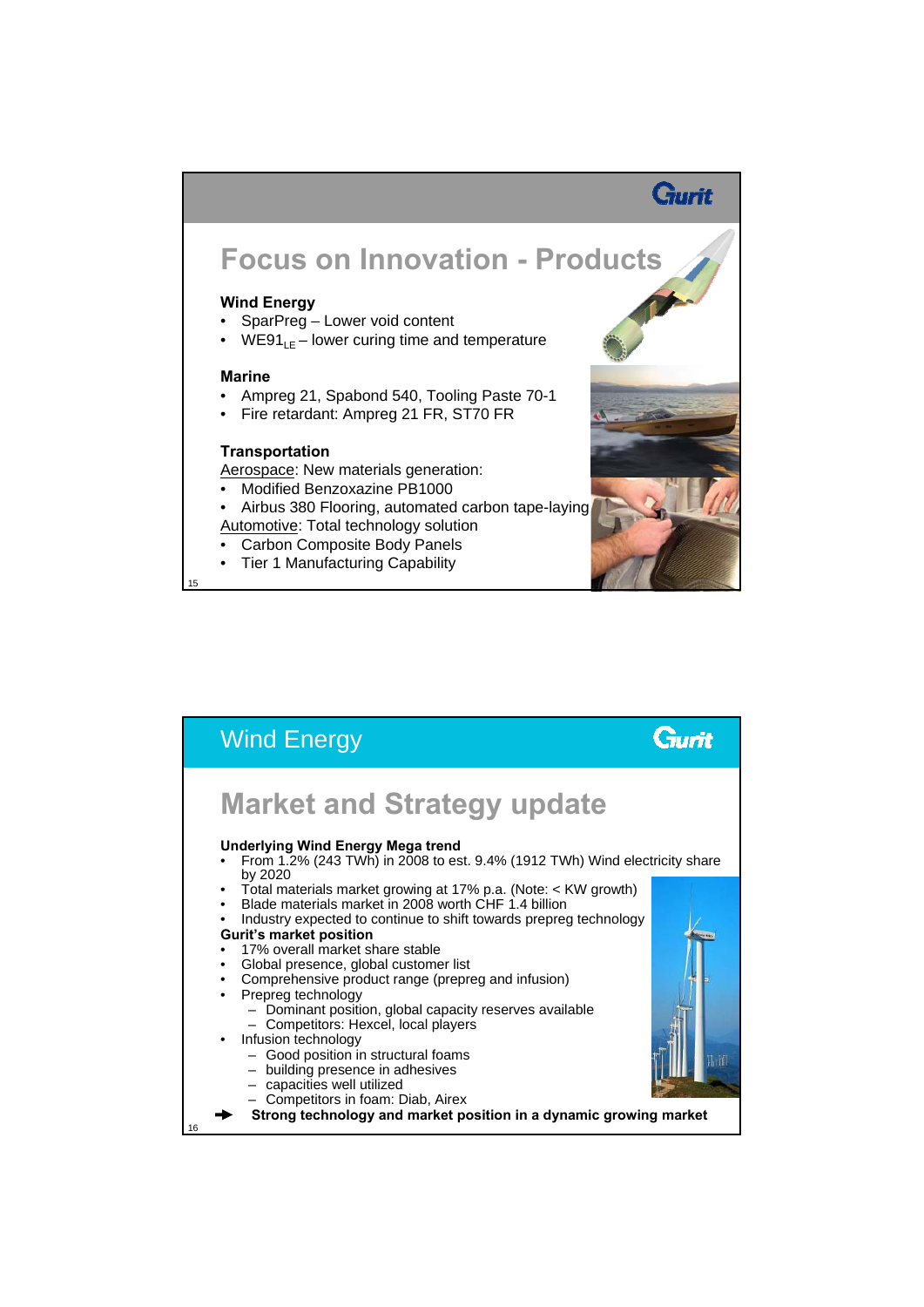### Wind Energy

### Gurit

## **2008 Achievements and priorities**

### **Achievements 1HY'08**

- Turn-around accomplished
- Lean manufacturing initiatives being deployed
- Improving product cost competitiveness through better sourcing and higher output performance started
- Innovations for Wind Energy customers presented and in trials (e.g. Sprint IPT)

### **Priorities 2HY'08**

17

18

- Leverage global presence for growth in 2008/9 in China and the Americas with new and existing customers
- Improve business profitability further on existing products
- Continuously improve operational efficiency and materials handling (2008/9)

**Transportation** Gurit **Market and Strategy update** Materials for **Aircraft Interiors** • Market size approaching CHF 200 million p.a. • Growth rate 10% p.a. • Gurit 2007 market share >25%; >50% at Airbus Specialties include: – Ultra-light unidirectional materials for floors – Air-tight materials for air-ducts • Contractually secured business for next 4 years Advanced composites in **Rail** • Market size up to CHF 400 million p.a. • Growth rate 11% p.a. Gurit: recent entry Carbon fiber class A **Car Body Parts** Tier-1 supplier Market size CHF 150 to 500 million p.a. • Growth rate 5 to 10% p.a. Gurit: recent entry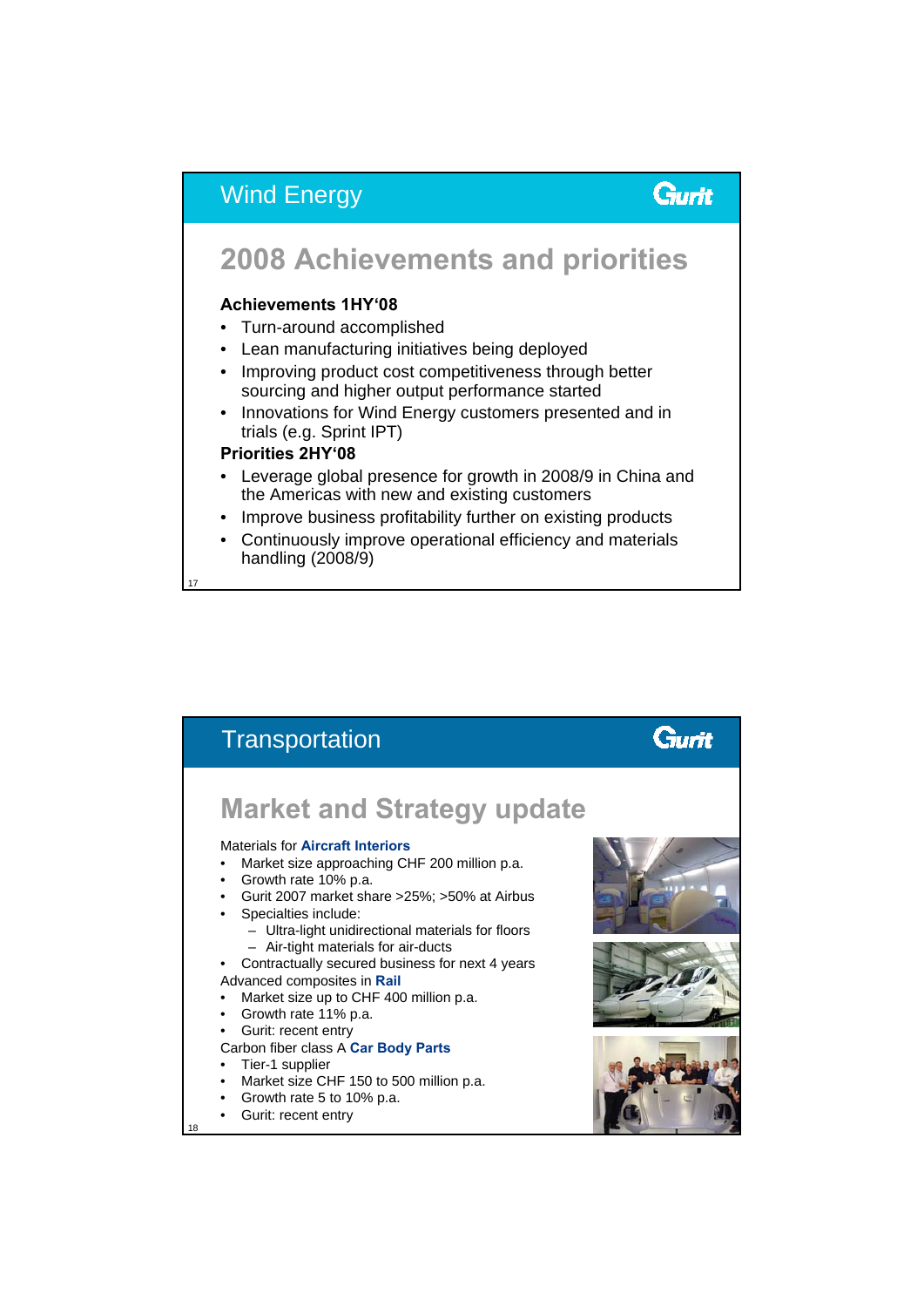### Gurit Transportation – Aerospace **2008 Achievements and priorities Achievements 1HY'08** • Maintain leading position in aircraft interiors in Europe • Supplying rising build-rates of Airbus' A 380 • Product development secures leading position – ultra-light UD tape for floor panels – leading edge technology for the A 380: light-weight UD tape for automatic tape-laying • Environmentally friendly alternative to conventional phenolic prepregs – Revolutionary PB 1000 benzo-oxazine material (April 2008; JEC and Aircraft Interiors) – PB 1000 meets all FST requirements, generates optimum panel surface quality, cost-competitive; making it the future alternative to phenol – PB 1000 is operator-friendly and fulfills all current and future EU environmental legislation requirements (no free formaldehydes, no free phenols) **Priorities 2HY'08** • Completing improvements to reduce weight even more than required for Airbus A 350 to secure preferred supplier status • Long-term customer Airbus Laupheim, now owned by Diehl, awarded significant A 350 work; will expand outside of Airbus Increasing supplies for secondary structures for next-generation airplanes

19

| Gurit<br>Transportation - Automotive, Rail                                                                                                                                                                                                                                                                                                                                                                                                                                                                                                    |
|-----------------------------------------------------------------------------------------------------------------------------------------------------------------------------------------------------------------------------------------------------------------------------------------------------------------------------------------------------------------------------------------------------------------------------------------------------------------------------------------------------------------------------------------------|
| <b>2008 Achievements and priorities</b>                                                                                                                                                                                                                                                                                                                                                                                                                                                                                                       |
| <b>Achievements 1HY'08</b><br>Automotive: Aston Martin's DBS, featuring body panels from Gurit, is exceeding earlier sales estimates, providing a solid work load for Gurit's new facility on the Isle of Wight<br>Gurit supplies increased volumes to Aston Martin<br>Rail: CRC of Changchun, China successfully introduced high<br>speed (200 km/hr) EMU trains using Gurit prepreg materials<br><b>Priorities 2HY'08</b>                                                                                                                   |
| Automotive: Exploit advantage as tier-1 supplier of carbon prepreg<br>car body parts production in scalable business<br>Presentation of Gurit' class A body panel capabilities to leading<br>European super car manufacturers generates strong interest and<br>confirms car programs suitable for Gurit's CBS Technology<br>Rail: Seize opportunities in rail (predominantly Asia)<br>CRC subsidiary intends to change to similar prepreg technology<br>for ultra high-speed (350 km/hr) trains to reduce weight and<br>improve panel quality |
| 20                                                                                                                                                                                                                                                                                                                                                                                                                                                                                                                                            |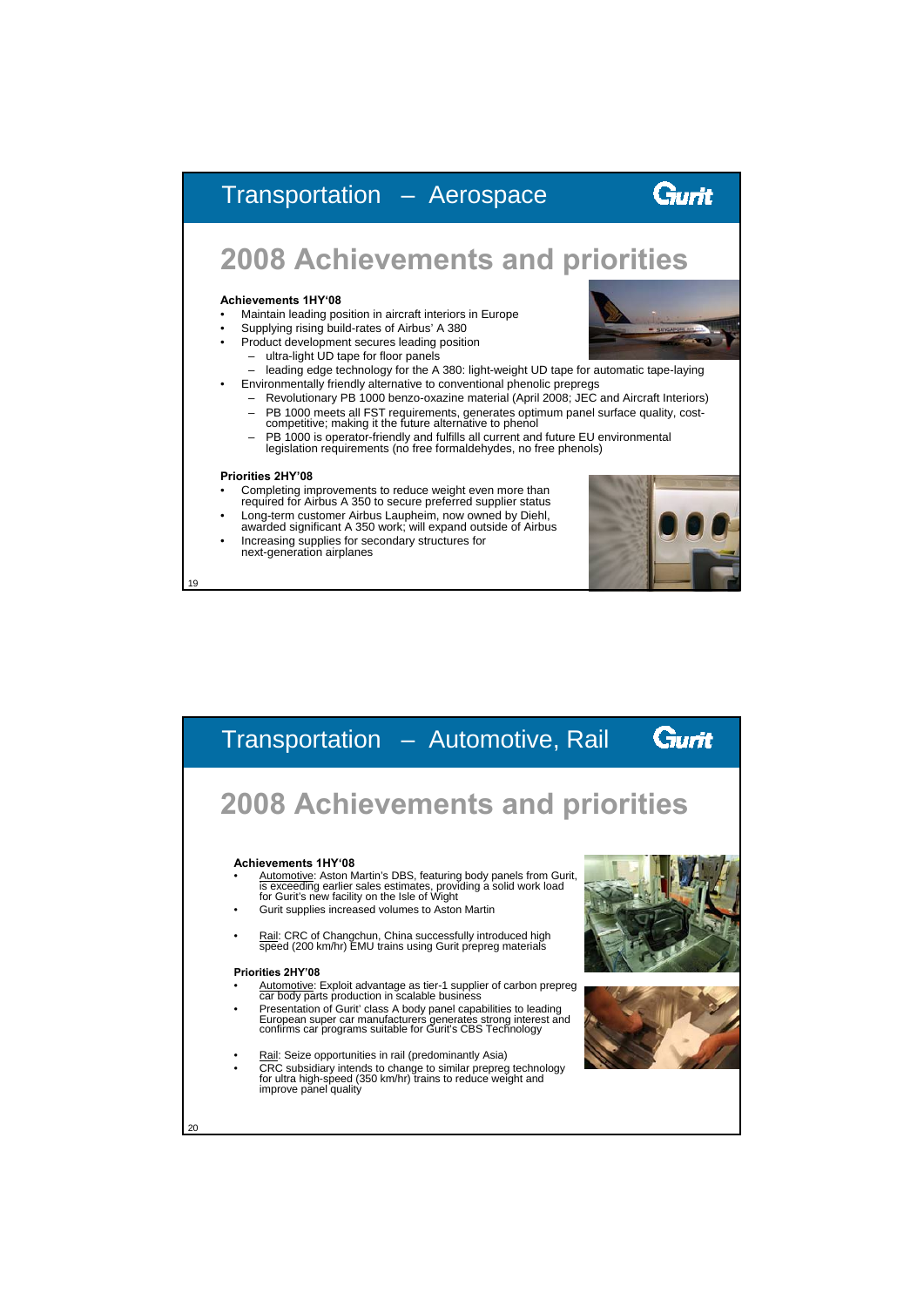### Gurit

## **Market and Strategy update**

- Composite material market >CHF 1.3 billion – Overall market growth at 2-4%
	- Overall Gurit 2007 market share 6%
- Addressable market for Gurit some CHD 350 million
	- some regions/sectors show much higher growth
	- Market share >40% in high-performance boats
	- Market share 11% in the super yacht segment
- Focus on fast-growing and high-value markets

#### **Economic trend**

21

22

**Marine** 

- Whilst demand for production marine craft shows some decline in North America with the economy, European yards are weathering this storm and looking to differentiate their products in the market place
- Gurit is well placed to assist and is seeing good sales growth into the production sector with a combination of Corecell, Epoxy and Tooling paste products



| <b>Marine</b>                                                                                                                                                                                                                                                                                                                                                                                                 |  |
|---------------------------------------------------------------------------------------------------------------------------------------------------------------------------------------------------------------------------------------------------------------------------------------------------------------------------------------------------------------------------------------------------------------|--|
| <b>2008 Achievements and priorities</b>                                                                                                                                                                                                                                                                                                                                                                       |  |
| <b>Achievements 1HY'08</b><br>Race market: Gurit materials in use at<br>4 out of 7 Volvo 70 Round the World race yachts<br>11 out of 29 entries to the Vendee Globe race<br>٠<br>most of the highly competitive TP 52 fleet<br>٠<br>ICAP Leopard holder of power assisted Trans-Atlantic record<br>٠<br>the newly launched Bank Popular 130ft trimaran<br>Super Yachts                                        |  |
| Gurit is involved with two of the largest prepreg yachts to be built to-date and continues to<br>be successful in supplying epoxy and core products to the large motor yacht segment<br>Spars<br>Gurit sees ongoing sales growth in materials supplied to the spar sector, being a key<br>supplier to No 1 Manufacturer and key European producers                                                            |  |
| Priorities 2HY'08<br>Number 1 engineering and materials partner for performance and super yachts<br>Grow market share in performance and super yachts sector<br>٠<br>Take to market key production boat technologies for surface finish, tooling and adhesives<br>٠<br>To sustain technical leadership, continued investments in technical and engineering<br>٠<br>functions to best support customer demands |  |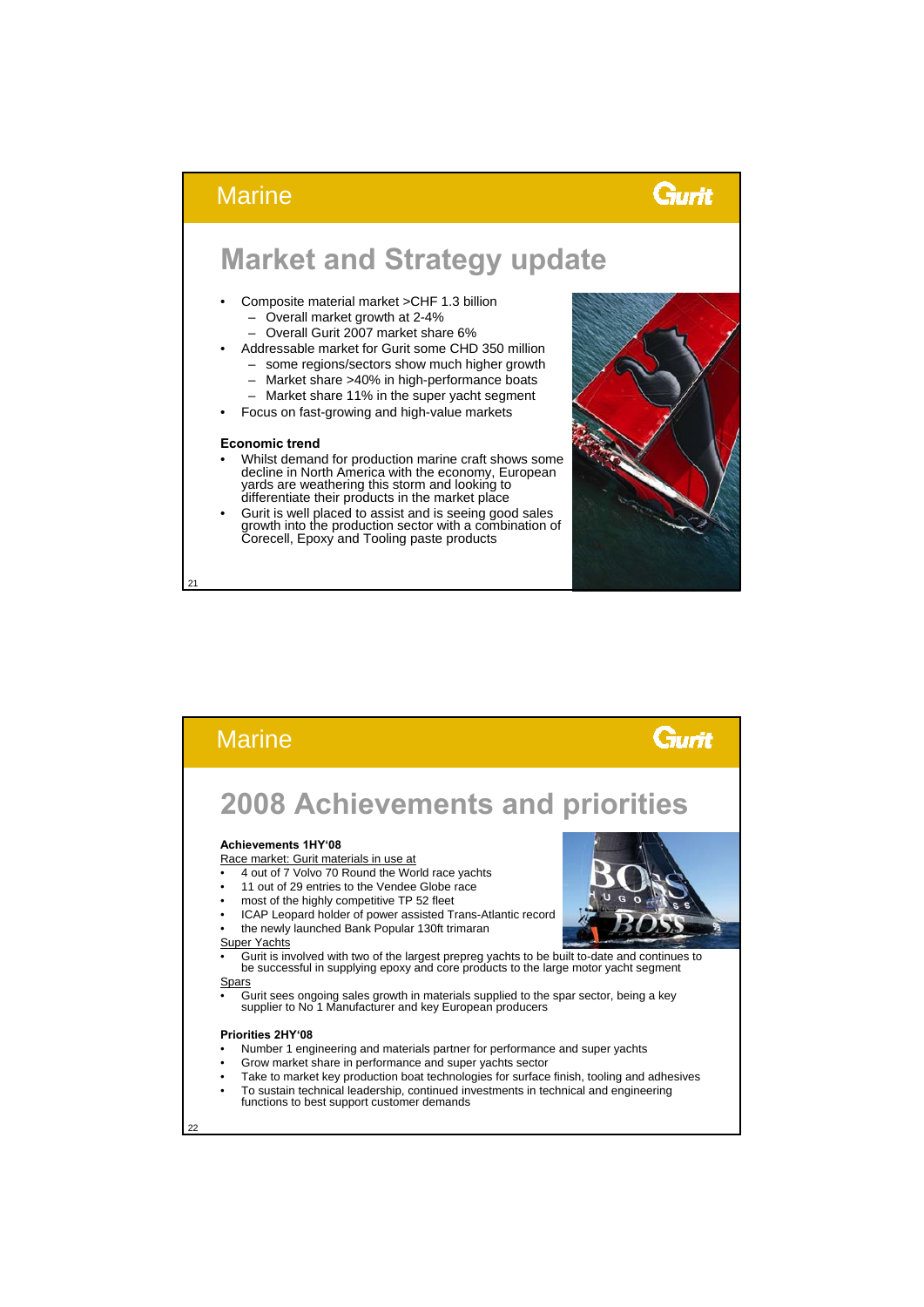

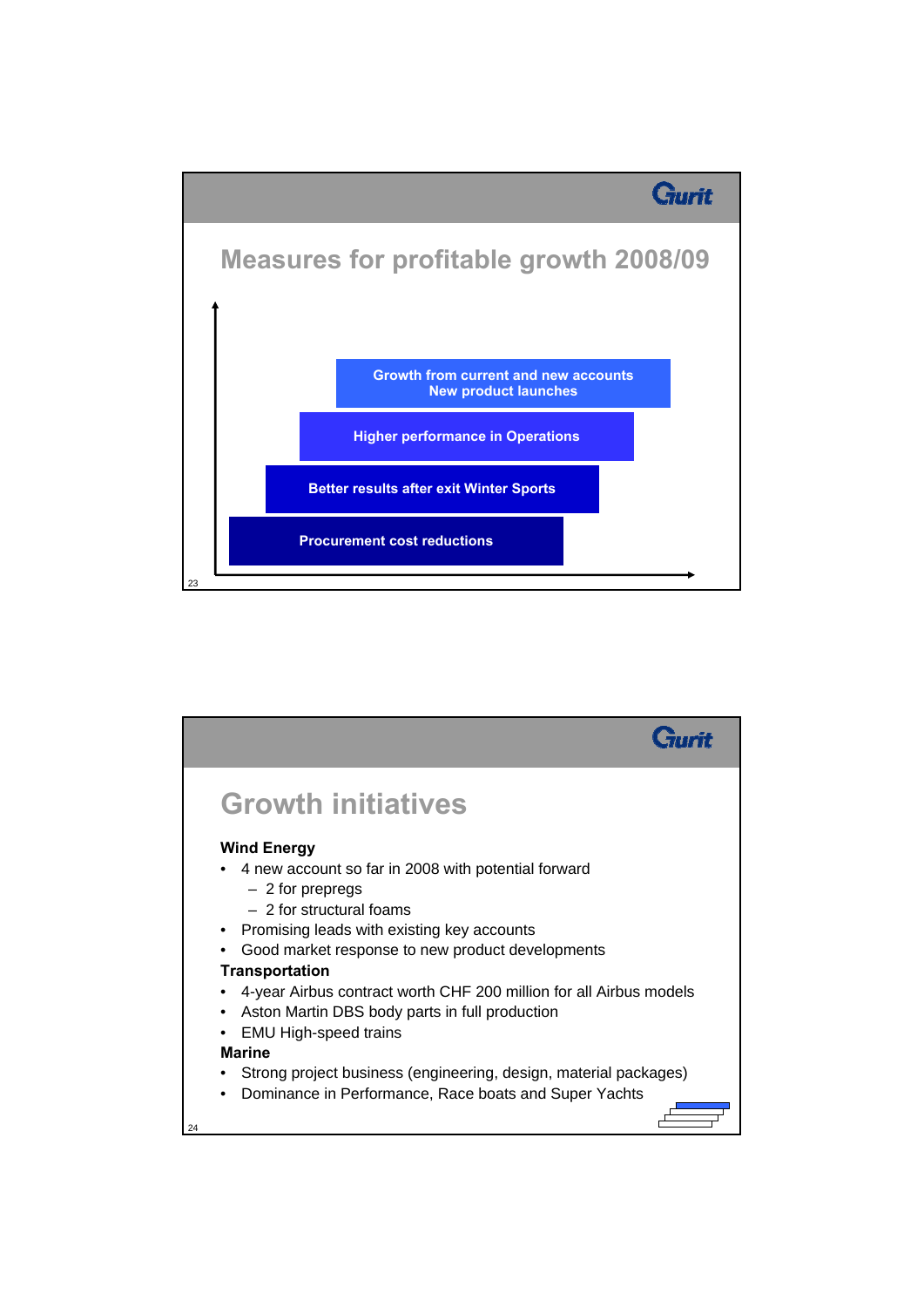

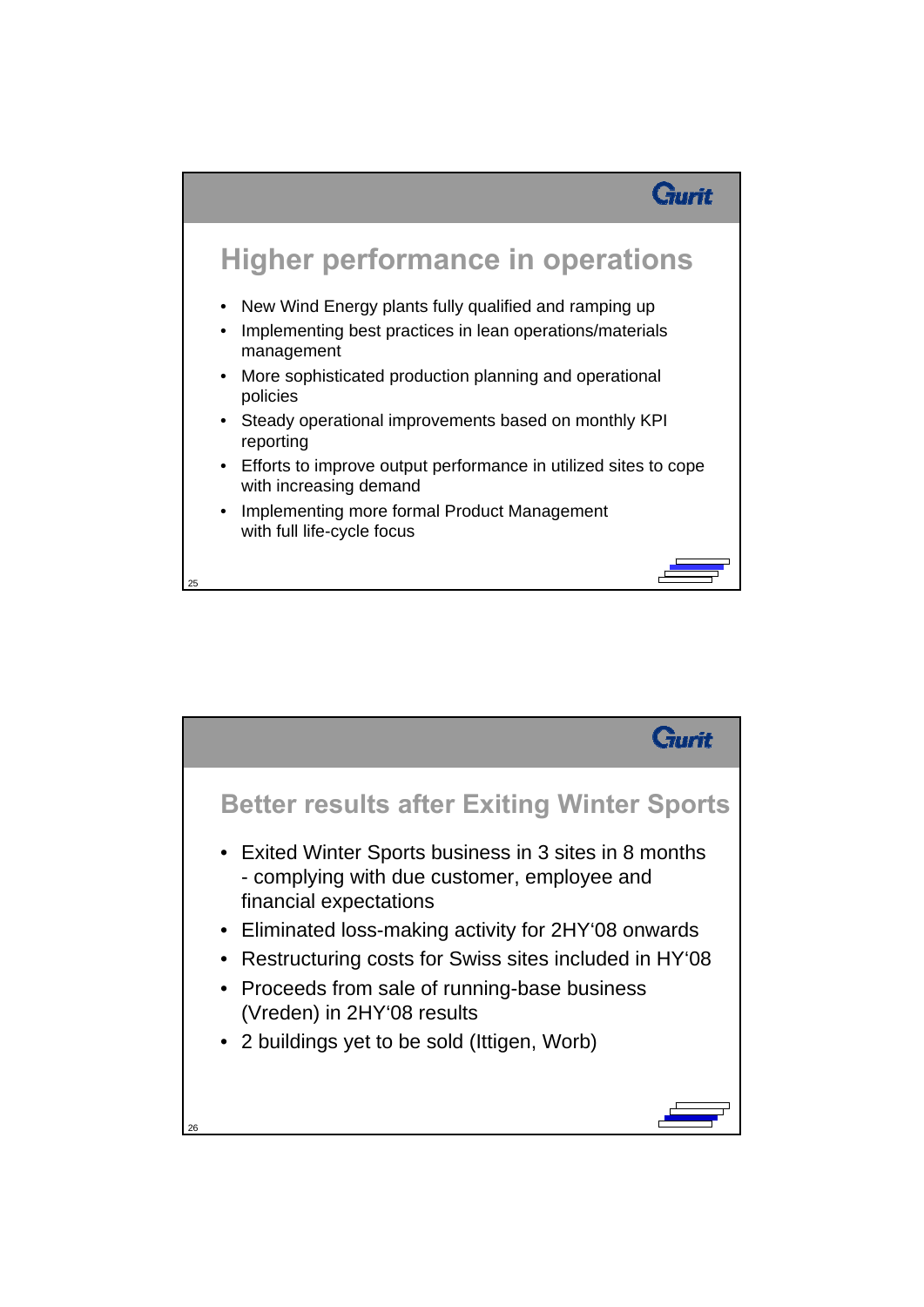